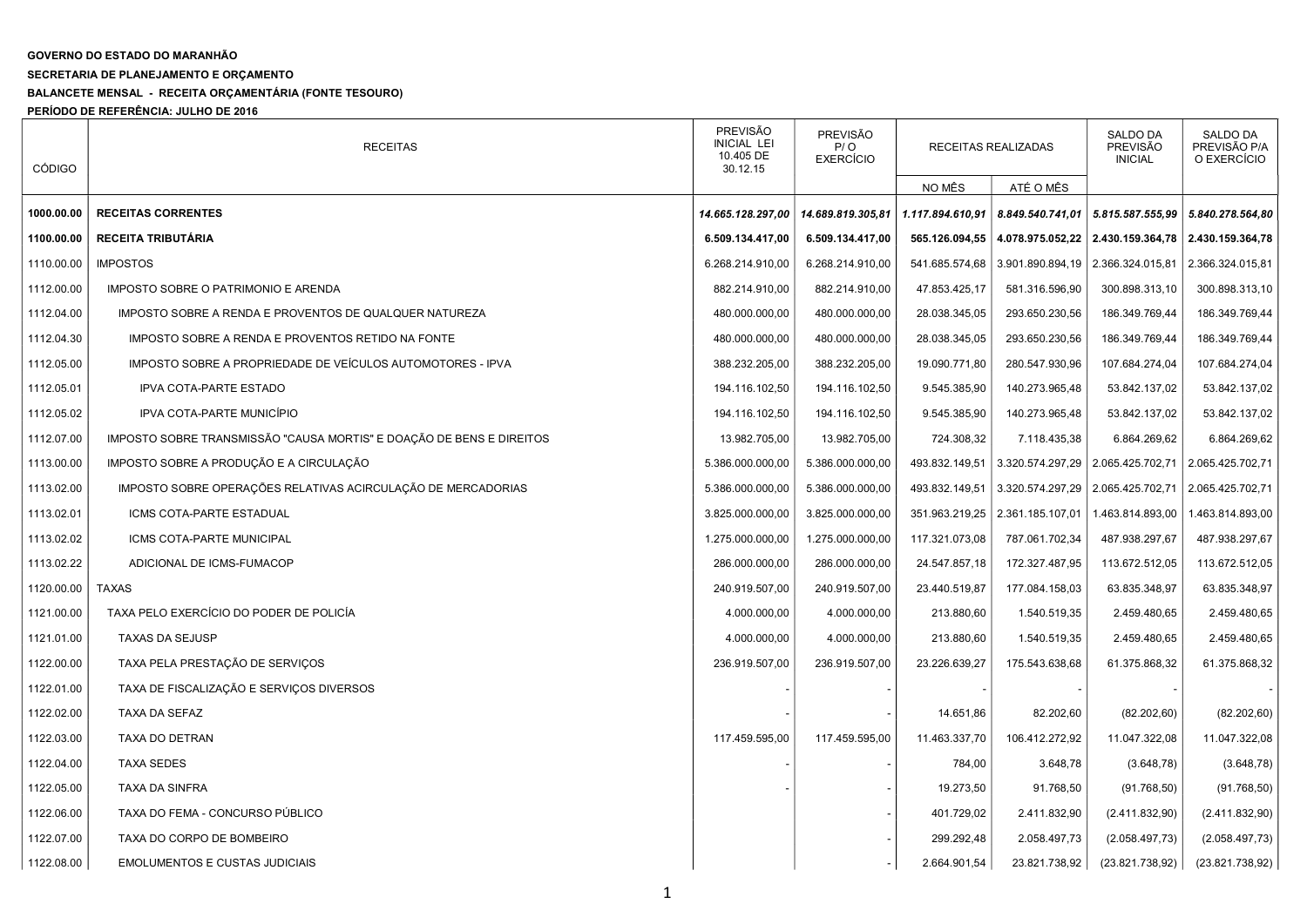| 1122.09.00 | <b>TAXA SESP</b>                                 |                |                | 266,30        | 3.601,30      | (3.601, 30)     | (3.601, 30)     |  |
|------------|--------------------------------------------------|----------------|----------------|---------------|---------------|-----------------|-----------------|--|
| 1122.10.00 | TAXA DA AGED                                     | 4.870.000,00   | 4.870.000,00   | 528.599,19    | 3.765.296,16  | 1.104.703,84    | 1.104.703,84    |  |
| 1122.11.00 | <b>EMOLUMENTOS E CUSTAS EXTRA-JUDICIAIS</b>      |                |                | 5.610.111,01  | 32.766.929,49 | (32.766.929,49) | (32.766.929,49) |  |
| 1122.12.00 | <b>TAXA JUCEMA</b>                               | 7.350.651,00   | 7.350.651,00   |               | 190.087,00    | 7.160.564,00    | 7.160.564,00    |  |
| 1122.13.00 | TAXA FUNPEN                                      |                |                | 80,00         | 762,30        | (762, 30)       | (762, 30)       |  |
| 1122.15.00 | TAXA DE LICITAÇÕES                               |                |                | 829,50        | 7.105,20      | (7.105, 20)     | (7.105, 20)     |  |
| 1122.22.00 | <b>TAXA DO FES/SES</b>                           |                |                | 7.165,90      | 82.022,60     | (82.022, 60)    | (82.022, 60)    |  |
| 1122.23.00 | TAXA DO DIÁRIO OFICIAL                           |                |                | 219.503,82    | 1.349.462,91  | (1.349.462, 91) | (1.349.462,91)  |  |
| 1122.24.00 | TAXA DA SETUR                                    |                |                |               | 3.328,10      | (3.328, 10)     | (3.328, 10)     |  |
| 1122.25.00 | TAXA DE FPDC DIR. CONSUMIDOR                     |                |                |               |               |                 |                 |  |
| 1122.26.00 | TAXA DE CONT. FISCAL DROGAS                      |                |                |               | 52,00         | (52,00)         | (52,00)         |  |
| 1122.27.00 | TAXA DA HEMOMAR                                  |                |                |               |               |                 |                 |  |
| 1122.28.00 | TAXA DO TCFA/MA CONTROLE AMBIENTAL               |                |                | 569,91        | 15.639,45     | (15.639, 45)    | (15.639, 45)    |  |
| 1122.31.00 | OUTRAS TAXAS JUDICIAIS                           |                |                | 84,08         | 1.684,91      | (1.684, 91)     | (1.684, 91)     |  |
| 1122.32.00 | TAXAS COMUNS ÀS DEMAIS SECRETARIAS               | 107.239.261,00 | 107.239.261,00 | 1.995.459,46  | 2.475.704,91  | 104.763.556,09  | 104.763.556,09  |  |
| 1122.33.00 | TAXAS DE REGULAÇÃO CONTROLE E FISC. ARSEP - TRCF |                |                |               |               |                 |                 |  |
| 1200.00.00 | <b>RECEITA DE CONTRIBUICÕES</b>                  |                |                |               |               |                 |                 |  |
| 1210.00.00 | CONTRIBUICÕES SOCIAIS                            |                |                |               |               |                 |                 |  |
| 1210.29.00 | CONTRIB. PREVIDÊNCIÁRIA DO REGIME PRÓPRIO        |                |                |               |               |                 |                 |  |
| 1210.29.01 | CONTRIB. PATRONAL-ATIVO CIVIL                    |                |                |               |               |                 |                 |  |
| 1210.29.02 | CONTRIB. PATRONAL-ATIVO MILITAR                  |                |                |               |               |                 |                 |  |
| 1210.29.07 | CONTRIB. SERVIDOR-ATIVO CIVIL                    |                |                |               |               |                 |                 |  |
| 1210.29.08 | CONTRIB. SERVIDOR-ATIVO MILITAR                  |                |                |               |               |                 |                 |  |
| 1210.29.09 | CONTRIB. SERVIDOR-INATIVO CIVIL                  |                |                |               |               |                 |                 |  |
| 1210.29.10 | CONTRIB. SERVIDOR-INATIVO MILITAR                |                |                |               |               |                 |                 |  |
| 1210.29.11 | CONTRIB. PENSIONISTA CIVIL                       |                |                |               |               |                 |                 |  |
| 1210.29.12 | CONTRIB. PENSIONISTA MILITAR                     |                |                |               |               |                 |                 |  |
| 1210.46.00 | COMP. PREV/REG GERAL E OS REG. PROP. PREV. SERV. |                |                |               |               |                 |                 |  |
| 1220.00.00 | CONTRIBUIÇÕES ECONÔMICAS                         |                |                |               |               |                 |                 |  |
| 1300.00.00 | <b>RECEITA PATRIMONIAL</b>                       | 129.883.418,00 | 129.927.401,00 | 14.263.424,44 | 90.679.482,12 | 39.203.935,88   | 39.247.918,88   |  |
| 1310.00.00 | RECEITAS IMOBILIÁRIAS                            | 35.114,00      | 35.114,00      | 1.843,80      | 20.401,25     | 14.712,75       | 14.712,75       |  |
| 1320.00.00 | RECEITAS DE VALORES MOBILIÁRIOS                  | 129.848.304,00 | 129.892.287,00 | 14.261.580,64 | 90.659.080,87 | 39.189.223,13   | 39.233.206,13   |  |
| 1323.00.00 | PARTICIPAÇÕES                                    |                |                | 2.407.508,94  | 2.407.508,94  | (2.407.508,94)  | (2.407.508,94)  |  |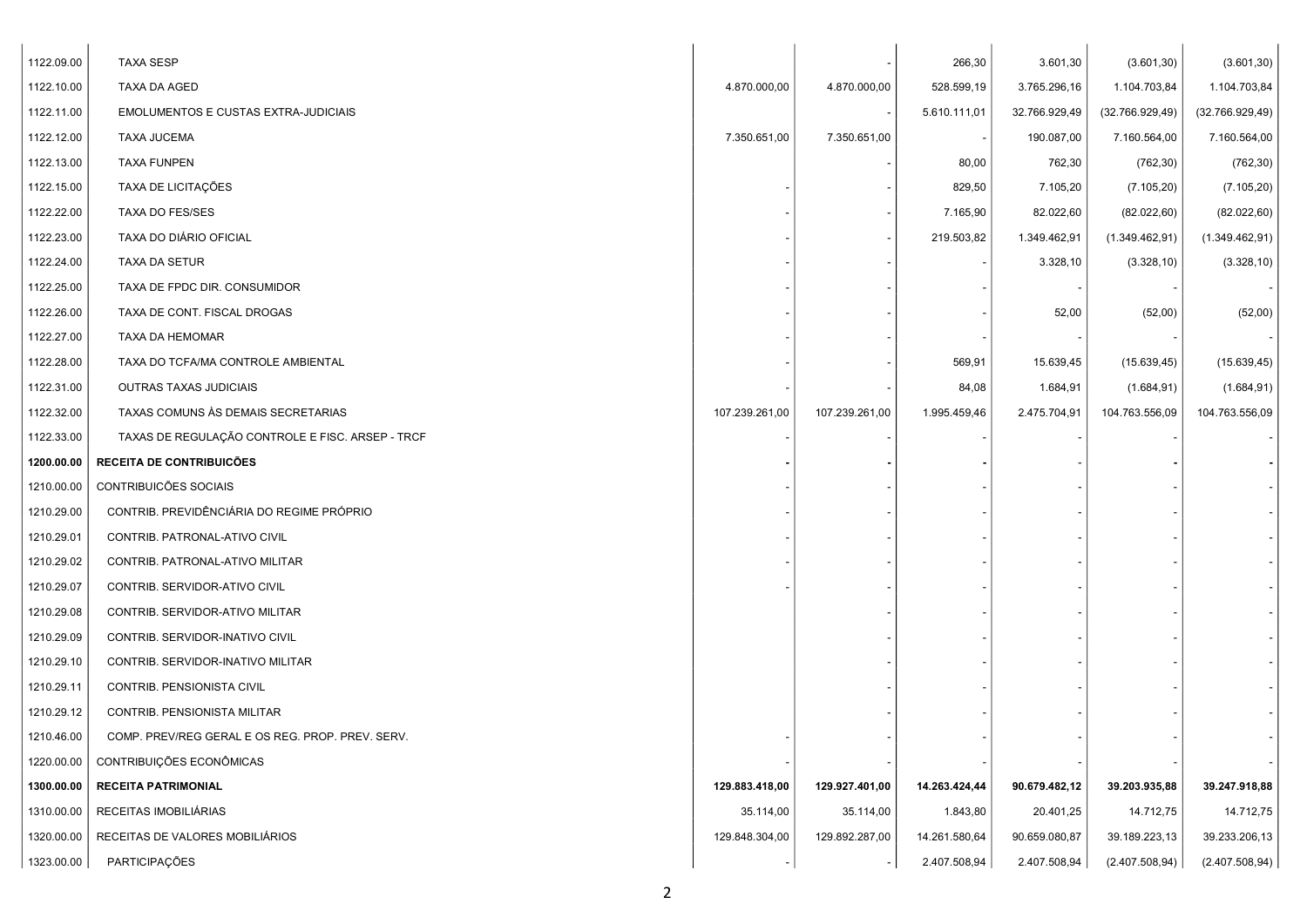| 1325.00.00 | REMUNERAÇÃO DE DEPÓSITOS BANCÁRIOS                        | 129.848.304,00   | 129.892.287,00   | 12.609.644,07  | 77.820.359,25 | 52.027.944,75                                                           | 52.071.927,75    |
|------------|-----------------------------------------------------------|------------------|------------------|----------------|---------------|-------------------------------------------------------------------------|------------------|
| 1328.00.00 | OUTRAS RECEITAS DE VALORES MOBILIARIOS                    |                  |                  | (755.572, 37)  | 10.431.212,68 | (10.431.212,68)                                                         | (10.431.212,68)  |
| 1330.00.00 | RECEITA DE CONCESSÕES E PERMISSÕES                        |                  |                  |                |               |                                                                         |                  |
| 1340.00.00 | COMPENSACÕES FINANCEIRAS                                  |                  |                  |                |               |                                                                         |                  |
| 1390.00.00 | OUTRAS RECEITAS PATRIMONIAIS                              |                  |                  |                |               |                                                                         |                  |
| 1600.00.00 | <b>RECEITA DE SERVIÇOS</b>                                | 4.627.627,00     | 4.627.627,00     | 90.411,14      | 834.134,50    | 3.793.492,50                                                            | 3.793.492,50     |
| 1600.01.00 | <b>SERVIÇOS COMERCIAIS</b>                                |                  |                  | 90.411,14      | 800.915,87    | (800.915, 87)                                                           | (800.915, 87)    |
| 1600.02.00 | <b>SERVIÇOS FINANCEIROS</b>                               |                  |                  |                |               |                                                                         |                  |
| 1600.06.00 | SERVIÇOS PORTUÁRIOS                                       |                  |                  |                |               |                                                                         |                  |
| 1600.12.00 | RECEITAS JUDICIAIS                                        |                  |                  |                | 33.218,63     | (33.218, 63)                                                            | (33.218, 63)     |
| 1600.13.00 | SERVIÇOS ADMINISTRATIVOS                                  |                  |                  |                |               |                                                                         |                  |
| 1600.16.00 | SERVIÇOS EDUCACIONAIS                                     |                  |                  |                |               |                                                                         |                  |
| 1600.17.00 | SERVIÇOS AGROPECURIOS                                     |                  |                  |                |               |                                                                         |                  |
| 1600.30.00 | SERVIÇOS DE TRÂNSITO                                      |                  |                  |                |               |                                                                         |                  |
| 1600.40.00 | SERVIÇOS AMBIENTAIS                                       |                  |                  |                |               |                                                                         |                  |
| 1600.99.00 | OUTROS SERVIÇOS                                           | 4.627.627,00     | 4.627.627,00     |                |               | 4.627.627,00                                                            | 4.627.627,00     |
| 1700.00.00 | <b>TRANSFERÊNCIAS CORRENTES</b>                           | 7.857.406.578,00 | 7.877.409.113,67 |                |               | 513.273.630,76   4.552.478.863,49   3.304.927.714,51   3.324.930.250,18 |                  |
| 1720.00.00 | TRANSFERÊNCIAS INTERGOVERNAMENTAIS                        | 7.837.008.022,00 | 7.857.010.557,67 |                |               | 513.103.549,90   4.552.207.563,13   3.284.800.458,87                    | 3.304.802.994,54 |
| 1721.00.00 | TRANSFERÊNCIAS DA UNIÃO                                   | 6.610.296.801,00 | 6.630.299.336,67 |                |               | 424.855.600,62   3.771.281.578,59   2.839.015.222,41   2.859.017.758,08 |                  |
| 1721.01.00 | PARTICIPAÇÃO NA RECEITA DA UNIÃO                          | 5.996.515.967,00 | 6.010.414.328,00 |                |               | 371.915.152,08   3.413.430.076,99   2.583.085.890,01   2.596.984.251,01 |                  |
| 1721.01.01 | COTA-PARTE DO FUNDO DE PARTICIPAÇÃO DOS ESTADOS           | 5.950.000.000,00 | 5.950.000.000,00 | 352.495.658,04 |               | 3.344.349.597,46   2.605.650.402,54                                     | 2.605.650.402,54 |
| 1721.01.12 | COTA-PARTE DO IMPOSTO SOBRE PRODUTOS INDUSTRIALIZADOS-IPI | 42.315.000,00    | 42.315.000,00    | 4.119.530,40   | 31.384.919,30 | 10.930.080,70                                                           | 10.930.080,70    |
|            | COTA-PARTE ESTADOS                                        | 31.736.250,00    | 31.736.250,00    | 3.089.647,80   | 23.538.689,48 | 8.197.560,53                                                            | 8.197.560,53     |
|            | COTA-PARTE MUNICIPIOS                                     | 10.578.750,00    | 10.578.750,00    | 1.029.882,60   | 7.846.229,83  | 2.732.520,18                                                            | 2.732.520,18     |
| 1721.01.13 | CONTRIBUIÇÃO DE INTERVENÇÃO NO DOMÍNIO ECONÔMICO          | 4.200.000,00     | 18.098.361,00    | 15.299.963,64  | 37.695.547,05 | (33.495.547,05)                                                         | (19.597.186,05)  |
|            | COTA-PARTE ESTADOS<br>COTA-PARTE MUNICÍPIOS               | 3.150.000,00     | 13.573.770,75    | 11.474.972,73  | 28.271.660,29 | (25.121.660, 29)                                                        | (14.697.889, 54) |
|            |                                                           | 1.050.000,00     | 4.524.590,25     | 3.824.990,91   | 9.423.886,76  | (8.373.886, 76)                                                         | (4.899.296, 51)  |
| 1721.01.30 | COTA-PARTE CONTRIB. SAL. EDUC. QUOT. EST/FEDERAL          |                  |                  |                |               |                                                                         |                  |
| 1721.01.32 | COTA-PARTE IMPOSTOS/O.C. CAMB. E SEG. T.V.M. COMER. OURO  | 967,00           | 967,00           |                | 13,18         | 953,82                                                                  | 953,82           |
| 1721.01.99 | OUTRAS TRANSFERÊNCIAS DA UNIÃO                            |                  |                  |                |               |                                                                         |                  |
| 1721.09.00 | TRANSFERÊNCIAS DA UNIÃO                                   |                  |                  |                |               |                                                                         |                  |
| 1721.22.00 | TRANSFERÊNCIA DA COMPENSAÇÃO FINANCEIRA                   | 67.069.147,00    | 67.069.147,00    | 3.725.555,05   | 26.621.703,60 | 40.447.443,40                                                           | 40.447.443,40    |
| 1721.22.11 | COTA-PARTE COMPENS. FINANC. RECUR. HÍDRICOS CFRH          | 5.786.780,00     | 5.786.780,00     | 287.809,42     | 2.863.459,08  | 2.923.320,92                                                            | 2.923.320,92     |
| 1721.22.20 | COTA-PARTE COMP. FINAC. RECUR. MINERAIS CFEM              | 14.032.367,00    | 14.032.367,00    | 58.815,71      | 410.389,44    | 13.621.977,56                                                           | 13.621.977,56    |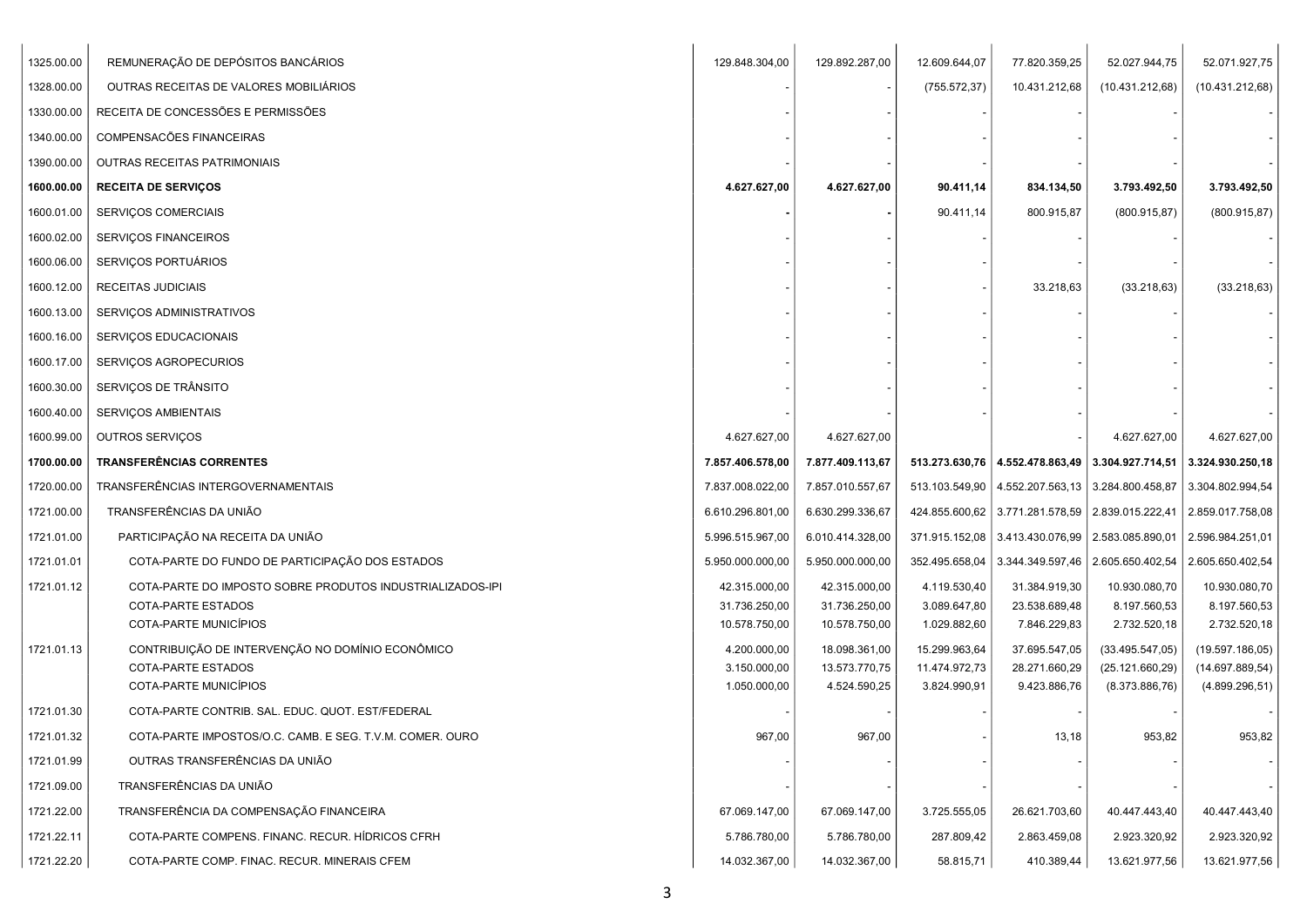| 1721.22.70 | COTA-PARTE FUNDO ESPECIAL DO PETRÓLEO - FEP                            | 47.250.000,00    | 47.250.000,00    | 3.378.929,92  | 23.347.855,08  | 23.902.144,92    | 23.902.144,92    |
|------------|------------------------------------------------------------------------|------------------|------------------|---------------|----------------|------------------|------------------|
| 1721.33.00 | TRANSFERÊNCIAS DE RECURSOS DO SISTEMA ÚNICO DE SAÚDE-SUS FUNDO A FUNDO | 440.409.918,00   | 440.409.918,00   | 28.856.863,26 | 228.009.926,61 | 212.399.991,39   | 212.399.991,39   |
| 1721.33.07 | CONV. MDS E COMB A FOME PROG. LEITE é VIDA                             | 46.564.913,00    | 46.564.913,00    |               |                | 46.564.913,00    | 46.564.913,00    |
| 1721.33.50 | SAÚDE GESTÃO PLENA                                                     | 393.845.005,00   | 393.845.005,00   | 28.856.863,26 | 228.009.926,61 | 165.835.078,39   | 165.835.078,39   |
| 1721.35.00 | TRANSFERÊNCIAS DE REC. DO FUNDO NACIONAL DO DESENV. EDUCAÇÃO - FNDE    | 43.694.190,00    | 49.294.189,67    | 11.421.768,11 | 41.149.431,32  | 2.544.758,68     | 8.144.758,35     |
| 1721.35.01 | TRANSFERÊNCIA DO SALÁRIO EDUCAÇÃO                                      | 21.694.190,00    | 27.294.189,67    | 1.533.970,11  | 12.161.324,93  | 9.532.865,07     | 15.132.864,74    |
| 1721.35.06 | <b>MERENDA ESCOLAR</b>                                                 | 22.000.000,00    | 22.000.000,00    |               | 10.040.284,00  | 11.959.716,00    | 11.959.716,00    |
| 1721.35.99 | OUTRAS TRANSF. DO FNDE                                                 |                  |                  | 9.887.798,00  | 18.947.822,39  | (18.947.822, 39) | (18.947.822, 39) |
| 1721.36.00 | TRANSFERÊNCIA FINANCEIRA DO ICMS DESONERAÇÃO                           | 28.572.914,00    | 28.572.914,00    | 2.046.037,50  | 14.322.262,50  | 14.250.651,50    | 14.250.651,50    |
| 1721.99.00 | OUTRAS TRANSFERÊNCIAS DA UNIÃO                                         | 34.034.665,00    | 34.538.840,00    | 6.890.224,62  | 47.748.177,57  | (13.713.512,57)  | (13.209.337,57)  |
| 1721.99.10 | <b>CONVÊNIOS</b>                                                       | 34.034.665,00    | 34.538.840,00    | 6.890.224,62  | 28.985.618,82  | 5.049.046,18     | 5.553.221,18     |
| 1721.99.30 | AUXILIO FINANCEIRO PARA FOMENTO E EXPORTAÇÕES                          |                  |                  |               | 18.762.558,75  | (18.762.558,75)  | (18.762.558,75)  |
| 1724.00.00 | TRANSFERÊNCIAS MULTIGOVERNAMENTAIS                                     | 1.226.711.221,00 | 1.226.711.221,00 | 88.247.949,28 | 780.925.984,54 | 445.785.236,46   | 445.785.236,46   |
| 1724.01.00 | TRANSFÊRENCIAS DE RECURSOS - FUNDEB                                    | 741.686.436,00   | 741.686.436,00   | 46.308.955,83 | 374.766.270,31 | 366.920.165,69   | 366.920.165,69   |
| 1724.02.00 | TRANSFERÊNCIA DE RECURSOS DA COMPLEMENTAÇÃO DA UNIÃO AO FUNDEB         | 485.024.785,00   | 485.024.785,00   | 41.938.993,45 | 406.159.714,23 | 78.865.070,77    | 78.865.070,77    |
| 1730.00.00 | TRANSFERÊNCIAS DE INSTITUIÇÕES PRIVADAS                                | 20.398.556,00    | 20.398.556,00    | 170.080,86    | 271.300,36     | 20.127.255,64    | 20.127.255,64    |
| 1750.00.00 | TRANSFERÊNCIAS DE PESSOAS                                              |                  |                  |               |                |                  |                  |
| 1760.00.00 | TRANSFERENCIAS DE CONVENIOS                                            |                  |                  |               |                |                  |                  |
| 1900.00.00 | <b>OUTRAS RECEITAS CORRENTES</b>                                       | 164.076.257,00   | 168.720.747,14   | 25.141.050,02 | 126.573.208,68 | 37.503.048,32    | 42.147.538,46    |
| 1910.00.00 | MULTAS E JUROS DE MORA                                                 | 35.489.477,00    | 40.133.967,14    | 7.704.240,39  | 39.175.580,73  | (3.686.103,73)   | 958.386,41       |
| 1911.00.00 | MULTAS E JUROS DE MORA/TRIBUTOS                                        | 35.489.477,00    | 40.133.967,14    | 7.654.721,40  | 38.449.921,59  | (2.960.444, 59)  | 1.684.045,55     |
| 1911.10.00 | MULTAS E JUROS DE MORA DO ICMS                                         | 14.035.142,00    | 14.035.142,00    | 3.926.175,38  | 18.430.672,91  | (4.395.530, 91)  | (4.395.530, 91)  |
| 1911.12.00 | MULTAS E JUROS MORA DIV. ATIVA                                         | 4.307.951,00     | 4.307.951,00     | 287.737,42    | 2.213.140,28   | 2.094.810,72     | 2.094.810,72     |
| 1911.13.00 | MULTAS E JUROS DE MORADO ITCD                                          |                  |                  | 2055,6        | 34.857,42      | (34.857, 42)     | (34.857, 42)     |
| 1911.14.00 | MULTAS E JUROS DE MORADO FUMACOP                                       | 6.808,00         | 6.808,00         | 1.862,07      | 16.890,78      | (10.082,78)      | (10.082,78)      |
| 1911.16.00 | MULTAS E JUROS DE MORA DO IPVA                                         | 577.246,00       | 577.246,00       | 951.158,19    | 1.421.236,06   | (843.990,06)     | (843.990,06)     |
| 1911.17.00 | <b>INDENIZAÇÕES</b>                                                    |                  |                  |               |                |                  |                  |
| 1911.18.00 | <b>RESTITUIÇÕES</b>                                                    |                  |                  |               |                |                  |                  |
| 1911.19.00 | MULTAS DE TRÂNSITO                                                     |                  | 4.644.490,14     | 1.484.169,87  | 9.840.171,16   | (9.840.171, 16)  | (5.195.681,02)   |
| 1911.19.01 | MULTA ESTADUAL DE TRÂNSITO - DETRAN                                    |                  | 4.644.490,14     | 980.095,08    | 6.124.561,95   | (6.124.561,95)   | (1.480.071, 81)  |
| 1911.19.02 | PARCELA MULTA ESTADUAL - PM                                            |                  |                  | 53.550,00     | 348.765,00     | (348.765,00)     | (348.765,00)     |
| 1911.19.03 | PARCELA MULTA MUNICIPAL - DETRAN                                       |                  |                  | 271.600,00    | 2.152.348,00   | (2.152.348,00)   | (2.152.348,00)   |
| 1911.19.04 | PARCELA MULTA MUNICIPAL - PM                                           |                  |                  | 1.465,00      | 12.005,00      | (12.005,00)      | (12.005,00)      |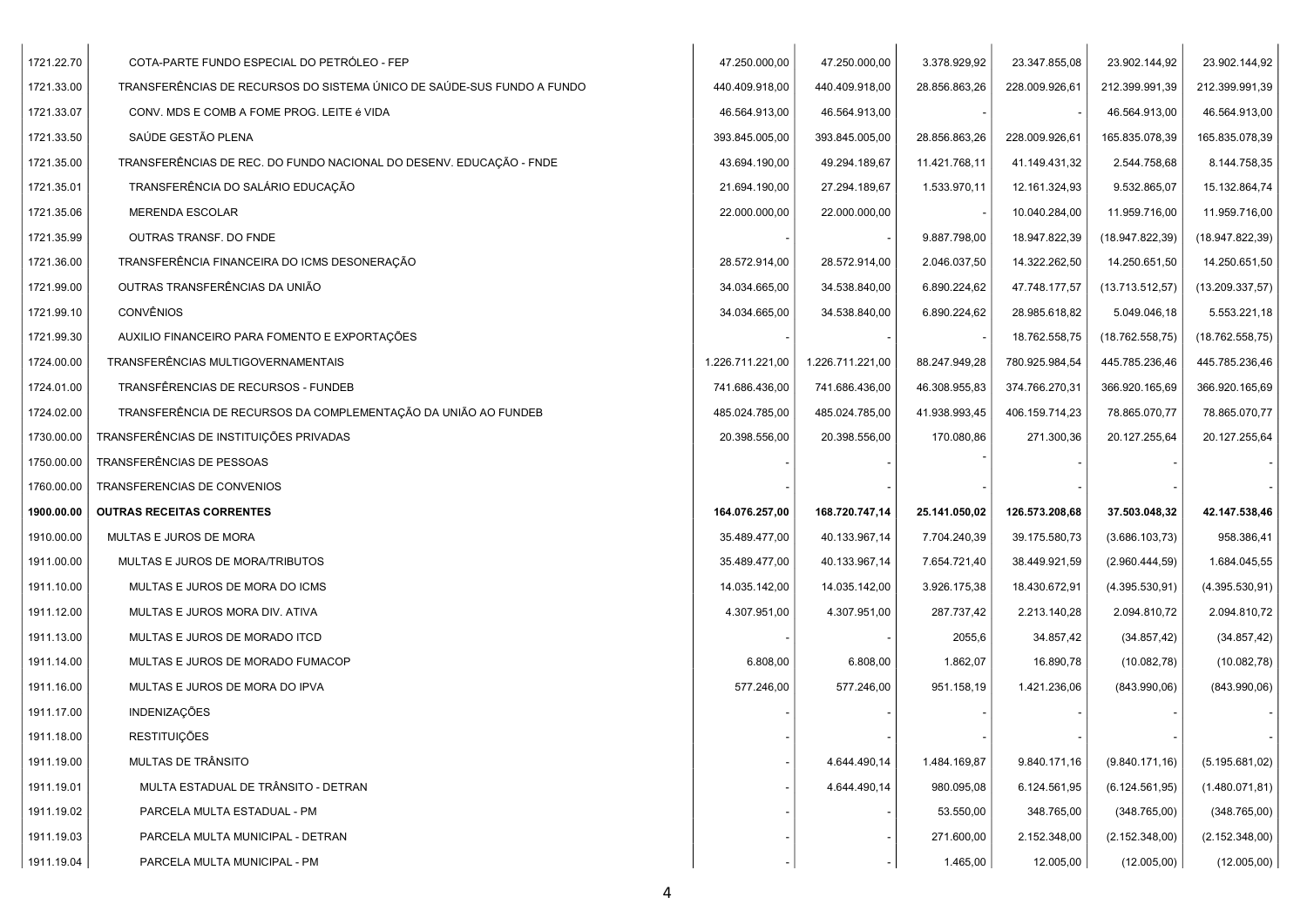| 1911.19.05 | MULTA ESTADUAL DE TRÂNSITO INTERESTADUAL           |               |               | 177.459,79    | 1.202.491,21  | (1.202.491, 21)  | (1.202.491, 21)  |
|------------|----------------------------------------------------|---------------|---------------|---------------|---------------|------------------|------------------|
| 1911.24.00 | MULTAS E JUROS DE MORA DO ICMS - MUNICÍPIO         | 2.127.439,00  | 2.127.439,00  | 331.778,63    | 2.195.130,72  | (67.691, 72)     | (67.691, 72)     |
| 1911.25.00 | MULTAS E JUROS DE MORA DO IPVA - MUNICÍPIO         | 253.736.00    | 253.736,00    | 243.121,65    | 710.570,86    | (456.834, 86)    | (456.834, 86)    |
| 1911.26.00 | MULTAS E JUROS DE MORA DIV. ATIVA - MUNICÍPIO      | 814.006,00    | 814.006,00    | 40.454,59     | 349.524,76    | 464.481,24       | 464.481,24       |
| 1911.99.00 | MULTAS E JUROS DEMORA - OUTROS TRIBUTOS            | 13.367.149,00 | 13.367.149,00 | 386.208,00    | 3.237.726,64  | 10.129.422,36    | 10.129.422,36    |
| 1919.00.00 | MULTAS E JUROS DE MORA DE OUTRAS RECEITAS          |               |               | 49.518,99     | 725.659,14    | (725.659, 14)    | (725.659, 14)    |
| 1919.16.00 | FUNDO DE MODERNIZAÇÃO DO TCE                       |               |               | 48.788,41     | 716.093,37    | (716.093.37)     | (716.093, 37)    |
| 1919.18.00 | MINISTÉRIO PÚBLICO ESTADUAL                        |               |               |               | 400,00        | (400,00)         | (400,00)         |
| 1919.20.00 | SECRETARIA DE ESTADO DA SEGURANÇA PÚBLICA          |               |               |               | 124,00        | (124,00)         | (124,00)         |
| 1919.22.00 | MULTAS CONTRATUAIS - SEFAZ                         |               |               | 135,00        | 635,00        | (635,00)         | (635,00)         |
| 1919.99.00 | <b>OUTRAS MULTAS</b>                               |               |               | 595,58        | 8.406,77      | (8.406, 77)      | (8.406, 77)      |
| 1920.00.00 | INDENIZAÇÕES E RESTITUIÇÕES                        | 50.052.500,00 | 50.052.500,00 | 643.823,46    | 13.930.997,86 | 36.121.502,14    | 36.121.502,14    |
| 1921.00.00 | <b>INDENIZAÇÕES</b>                                | 50.052.500,00 | 50.052.500,00 | 643.823,46    | 13.930.997,86 | 36.121.502,14    | 36.121.502,14    |
| 1921.01.00 | COMPENSAÇÃO FINANCEIRA P/ OUTROS RECURSOS HÍDRICOS |               |               |               | 10.063,10     | (10.063, 10)     | (10.063, 10)     |
| 1921.03.00 | COMPENSAÇÃO FINANCEIRA ÓLEO BRUTO                  |               |               |               |               |                  |                  |
| 1921.09.00 | OUTRAS INDENIZAÇÕES E RESTITUIÇÕES                 | 50.000.000,00 | 50.000.000,00 | 643.823,46    | 13.911.660,86 | 36.088.339,14    | 36.088.339,14    |
| 1921.99.00 | OUTRAS INDENIZAÇÕES                                | 52.500,00     | 52.500,00     |               | 9.273,90      | 43.226.10        | 43.226,10        |
| 1922.00.00 | <b>RESTITUIÇÕES</b>                                |               |               |               |               |                  |                  |
| 1922.10.00 | COMPENSAÇÃO PREVIDENCIÁRIA                         |               |               |               |               |                  |                  |
| 1922.99.00 | OUTRAS RESTITUIÇÕES                                |               |               |               |               |                  |                  |
| 1930.00.00 | RECEITA DA DÍVIDA ATIVA                            | 25.624.280,00 | 25.624.280,00 | 3.980.720,14  | 40.247.846,82 | (14.623.566, 82) | (14.623.566, 82) |
| 1931.00.00 | RECEITA DA DÍVIDA ATIVA TRIBUTÁRIA                 | 22.065.352,00 | 22.065.352,00 | 2.385.411,39  | 23.546.661,46 | (1.481.309,46)   | (1.481.309,46)   |
| 1931.10.00 | RECEITA DA DÍVIDA ATIVA TRIBUTARIA                 | 22.065.352,00 | 22.065.352,00 | 2.385.411,39  | 23.546.661,46 | (1.481.309,46)   | (1.481.309,46)   |
| 1931.11.00 | RECEITA DA DIVIDA ATIVA DO ICMS                    | 14.235.711,00 | 14.235.711,00 | 602.362,78    | 6.810.333,94  | 7.425.377,06     | 7.425.377,06     |
| 1931.14.00 | RECEITA DA DÍVIDA ATIVA DO IPVA                    | 7.829.641,00  | 7.829.641,00  | 1.783.048,61  | 16.736.327,52 | (8.906.686, 52)  | (8.906.686, 52)  |
| 1931.99.00 | RECEITA DA DÍVIDA ATIVA DE OUTROS TRIBUTOS         |               |               |               |               |                  |                  |
| 1932.00.00 | RECEITA DA DÍVIDA ATIVA PARTE MUNICÍPIO.           | 3.558.928,00  | 3.558.928,00  | 1.595.308,75  | 16.701.185,36 | (13.142.257,36)  | (13.142.257,36)  |
| 1990.00.00 | <b>RECEITAS DIVERSAS</b>                           | 52.910.000,00 | 52.910.000,00 | 12.812.266,03 | 33.218.783,27 | 19.691.216,73    | 19.691.216,73    |
| 1990.01.00 | OUTRAS RECEITAS DIVERSAS                           | 52.910.000,00 | 52.910.000,00 | 12.780.163,58 | 33.130.609,60 | 19.779.390,40    | 19.779.390,40    |
| 1990.01.01 | JUNTA COMERCIAL DO MARANHÃO                        |               |               | 504.236,31    | 3.797.810,16  | (3.797.810, 16)  | (3.797.810, 16)  |
| 1990.01.02 | FUNDO DES. AGROIND. DO ESTADO - FEDAGRO            |               |               | 101.282,01    | 1.123.612,30  | (1.123.612,30)   | (1.123.612,30)   |
| 1990.01.03 | FUNDO DE MODERNIZAÇÃO DO TCE                       |               |               | 2.076,35      | 59.141,83     | (59.141, 83)     | (59.141, 83)     |
| 1990.01.05 | FUNDO DE FORTALECIMENTO DA ADM. TRIBUTÁRIA - FUNAT |               |               | 51.719,67     | 3.289.083,27  | (3.289.083, 27)  | (3.289.083, 27)  |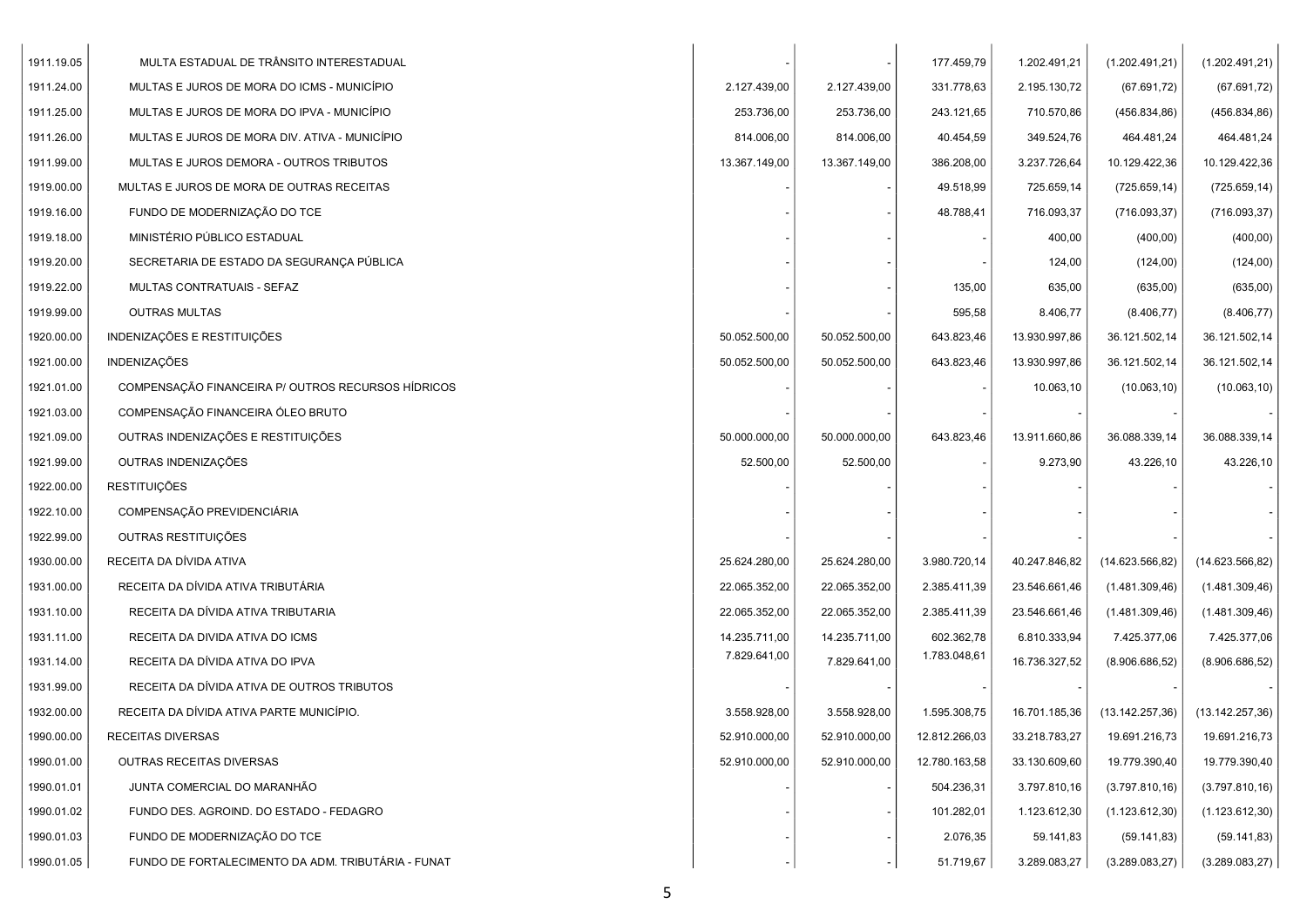| 1990.01.06 | FUNDO ESTADUAL DE DESENVOLVIMENTO INDUSTRIAL        |                  |                  | 1.596.923,69  | 11.379.003,69                   | (11.379.003,69)  | (11.379.003,69)  |
|------------|-----------------------------------------------------|------------------|------------------|---------------|---------------------------------|------------------|------------------|
| 1990.01.07 | FUNDO DE PROTEÇÃO E DEFESA DO CONSUMIDOR            |                  |                  | 173.995,78    | 1.771.297,83                    | (1.771.297, 83)  | (1.771.297, 83)  |
| 1990.01.08 | FUNDO ESPECIAL LEGISLATIVO - FUNDEG                 |                  |                  | 478,54        | 594,44                          | (594, 44)        | (594, 44)        |
| 1990.01.09 | AGÊNCIA ESTADUAL DE DEFESA AGROPECUÁRIA - AGED      |                  |                  | 21.294,15     | 153.959,47                      | (153.959, 47)    | (153.959, 47)    |
| 1990.01.10 | FUNOD DA CULTURA DO MARANHÃO - FENDEC-MA            |                  |                  | 10,00         | 60,00                           | (60,00)          | (60, 00)         |
| 1990.01.12 | FUNDO ESTADUAL DE PENSÃO E APOSENTADORIA            |                  |                  |               | 85,13                           | (85, 13)         | (85, 13)         |
| 1990.01.13 | FUNDO DOS BENEFÍCIOS DOS SERVIDORES - FUNBEM        |                  |                  |               | 174,29                          | (174, 29)        | (174, 29)        |
| 1990.01.99 | <b>OUTRAS RECEITAS</b>                              | 52.910.000,00    | 52.910.000,00    | 10.328.147,08 | 11.555.787,19                   | 41.354.212,81    | 41.354.212,81    |
| 1990.02.00 | ENCARGOS LEG P/ INSCRIÇÃO DÍV. ATIVA E REC ONUS SUC |                  |                  | 32.102,45     | 88.173,67                       | (88.173, 67)     | (88.173, 67)     |
| 1990.02.03 | RECEITA DEFENSORIA                                  |                  |                  | 32.102,45     | 88.173,67                       | (88.173, 67)     | (88.173, 67)     |
| 1990.05.00 | SALDOS DE EXERCÍCIOS ANTERIORES                     |                  |                  |               |                                 |                  |                  |
| 2000.00.00 | <b>RECEITAS DE CAPITAL</b>                          | 1.907.074.171,00 | 1.907.389.448,00 | 7.038.988,40  | 547.199.165,94                  | 1.359.875.005,06 | 1.360.190.282,06 |
| 2100.00.00 | OPERAÇÕES DE CRÉDITO                                | 1.297.479.338,00 | 1.297.479.338,00 |               | 458.819.246,97                  | 838.660.091,03   | 838.660.091,03   |
| 2110.00.00 | OPERAÇÕES DE CRÉDITO INTERNAS                       | 1.284.979.338,00 | 1.284.979.338,00 |               | 450.428.950,79                  | 834.550.387,21   | 834.550.387,21   |
| 2120.00.00 | OPERAÇÕES DE CRÉDITO EXTERNAS                       | 12.500.000,00    | 12.500.000,00    |               | 8.390.296,18                    | 4.109.703,82     | 4.109.703,82     |
| 2200.00.00 | ALIENAÇÃO DE BENS                                   | 45.000.000,00    | 45.000.000,00    |               | 55.099,00                       | 44.944.901,00    | 44.944.901,00    |
| 2210.00.00 | ALIENAÇÃO DE BENS MÓVEIS                            | 15.000.000,00    | 15.000.000,00    |               | 55.099,00                       | 14.944.901,00    | 14.944.901,00    |
| 2220.00.00 | ALIENAÇÃO DE BENS IMÓVEIS                           | 30.000.000,00    | 30.000.000,00    |               |                                 | 30.000.000,00    | 30.000.000,00    |
| 2300.00.00 | AMORTIZAÇÕES DE EMPRÉSTIMOS                         |                  |                  |               |                                 |                  |                  |
| 2310.00.00 | DE EMPRESTIMOS                                      |                  |                  |               |                                 |                  |                  |
| 2320.00.00 | DE FINANCIAMENTOS                                   |                  |                  |               |                                 |                  |                  |
| 2400.00.00 | TRANSFERÊNCIAS DE CAPITAL                           | 144.594.833,00   | 144.910.110,00   | 6.426.946,44  | 6.614.910,11                    | 137.979.922,89   | 138.295.199,89   |
| 2420.00.00 | TRANSFERÊNCIAS INTERGOVERNAMENTAIS                  | 144.594.833,00   | 144.910.110,00   | 6.426.946,44  | 6.614.910,11                    | 137.979.922,89   | 138.295.199,89   |
| 2421.00.00 | TRANSFERÊNCIAS DA UNIÃO                             | 144.594.833,00   | 144.910.110,00   | 6.426.946,44  | 6.614.910,11                    | 137.979.922,89   | 138.295.199,89   |
| 2430.00.00 | TRANSFERÊNCIAS DE INSTITUIÇÕES PRIVADAS             |                  |                  |               |                                 |                  |                  |
| 2500.00.00 | OUTRAS RECEITAS DE CAPITAL                          | 420.000.000,00   | 420.000.000,00   | 612.041,96    | 81.709.909,86                   | 338.290.090,14   | 338.290.090,14   |
| 7000.00.00 | RECEITAS CORRENTES - INTRA-ORCAMENTÁRIAS            |                  |                  |               |                                 |                  |                  |
| 7200.00.00 | RECEITAS DE CONTRIBUIÇÕESES - INTRA-ORCAMENTÁRIAS   |                  |                  |               |                                 |                  |                  |
| 7210.00.00 | CONTRIBUIÇÕES SOCIAIS - INTRA-ORCAMENTÁRIAS         |                  |                  |               |                                 |                  |                  |
| 9000.00.00 | <b>DEDUÇÕES DA RECEITA</b>                          | 2.017.793.948,00 | 2.017.793.948,00 |               | 145.481.695,72 1.187.923.443,60 | 829.870.504,40   | 829.870.504,40   |
| 9100.00.00 | <b>INCENTIVOS FISCAIS</b>                           |                  |                  |               |                                 |                  |                  |
|            | 9200.00.00   RESTITUIÇÕES                           |                  |                  |               | 819.723,01                      | (819.723, 01)    | (819.723, 01)    |